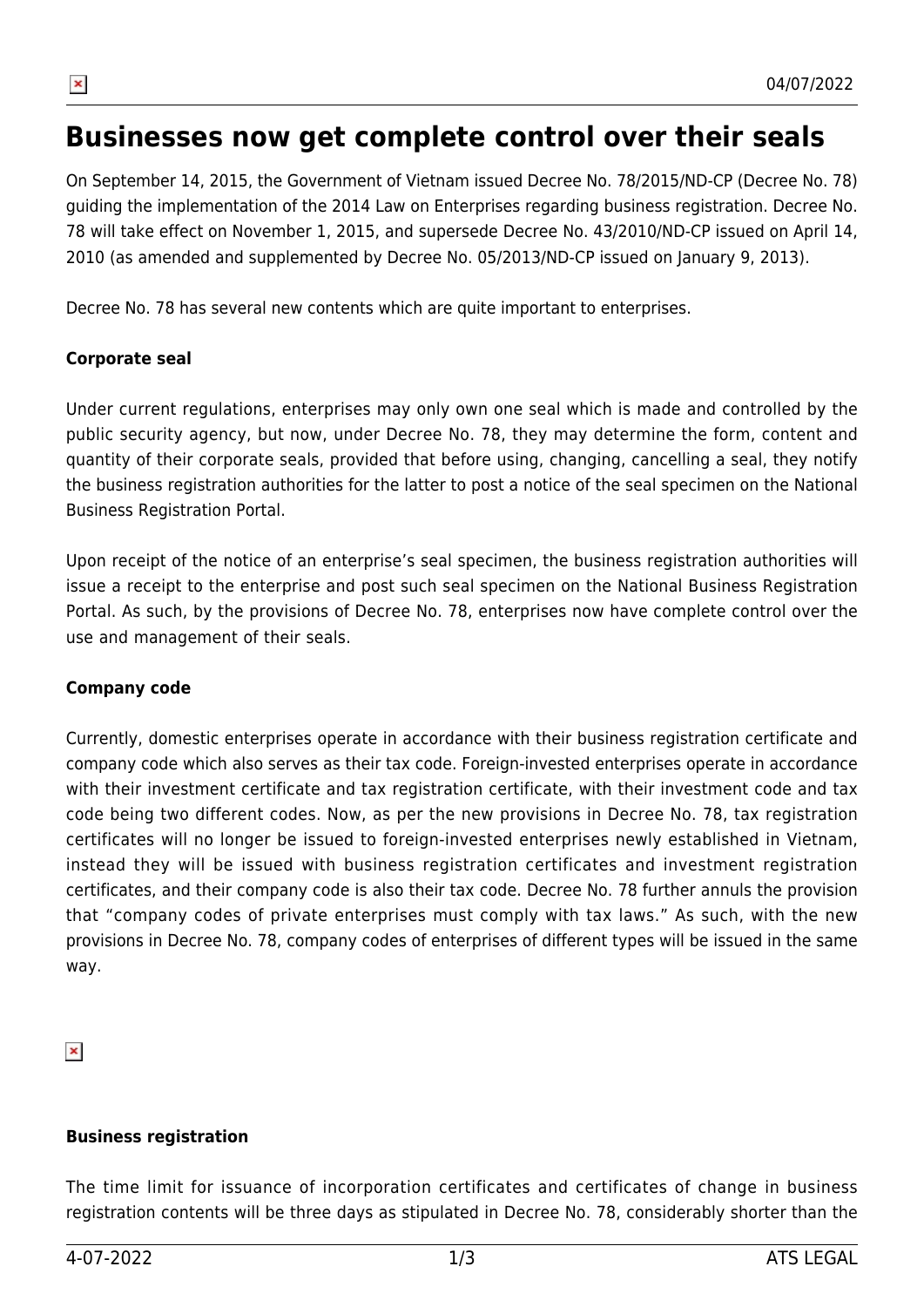*current five days. One application file for incorporation will apply to all types of enterprises, including domestic-invested and foreign-invested ones.*

*Under current regulations, with respect to conditional business lines (e.g., those requiring legal capital or professional practice certificate), investors must include a [do](http://atslegal.vn/apply/)cument from a competent authority certifying their legal capital and a lawful copy of professional practice certificate in their application file for business registration. Now, under Decree No. 78, the above documents are not required. Article 7 of Decree No. 78 provides that enterprises may operate in conditional investment or business lines when they satisfy the conditions stipulated by relevant laws and, at the same time, must guarantee that they will continue to satisfy such conditions throughout their operation. Specialized authorities will perform the state management of investment and business lines and inspection of enterprises' satisfaction of business conditions. Business registration authorities, upon receiving a competent authority's document on an enterprise operating in a conditional investment or business line failing to satisfy the required conditions, may either issue a notice requesting such enterprise to suspend its operation or revoke its business registration certificate, as applicable.*

*Another new point in Decree No. 78 is that it contains provisions on dossiers and procedures for establishment of credit institutions, pursuant to which, the dossiers, order and procedures for business registration applicable to credit institutions will be as stipulated in the Decree, and the dossiers must be accompanied by a lawful copy of the license granted by, or the written approval from, the State Bank of Vietnam permitting the establishment of such credit institution.*

# **Notice of change in foreign shareholders in unlisted joint stock companies**

*Under current regulations, unlisted joint stock companies (both domestic-invested and foreign-invested ones) are only required to notify the business registration authorities of change in shareholders holding* at least five percent of their total share volumes, and the business registration authorities will not issue *any document acknowledging change which happens three years after the incorporation of an unlisted joint stock company. Under Decree No. 78, an unlisted joint stock company must notify the business registration authority within 10 working days from the date of occurrence of any change in its foreign shareholders. Upon receipt of the notice, the business registration authority will issue a receipt, verify the properness of the dossier, and change the information on the foreign investors in the national business registration database. At an enterprise's request, the business registration authority will issue a certificate of change in business registration contents to the enterprise. As such, compared with the current regulations, provisions in Decree No. 78 are stricter in relation to the monitoring of foreign holdings in enterprises.*

## **Notice of change in information in certain cases**

*Compared with current regulations, Decree No. 78 makes strict regulations on cases of change in information requiring enterprises to send notices to business registration authorities. This creates favorable conditions for the management and monitoring by business registration authorities and helps providing transparent, accurate information to third parties looking for information on enterprises. Below are cases where changes must be notified to business registration authorities:*

*(a) Change in information on name, contact address, nationality, number of citizen identity card, identity card or other lawful identification paper of a manager, a member of the supervisory committee*